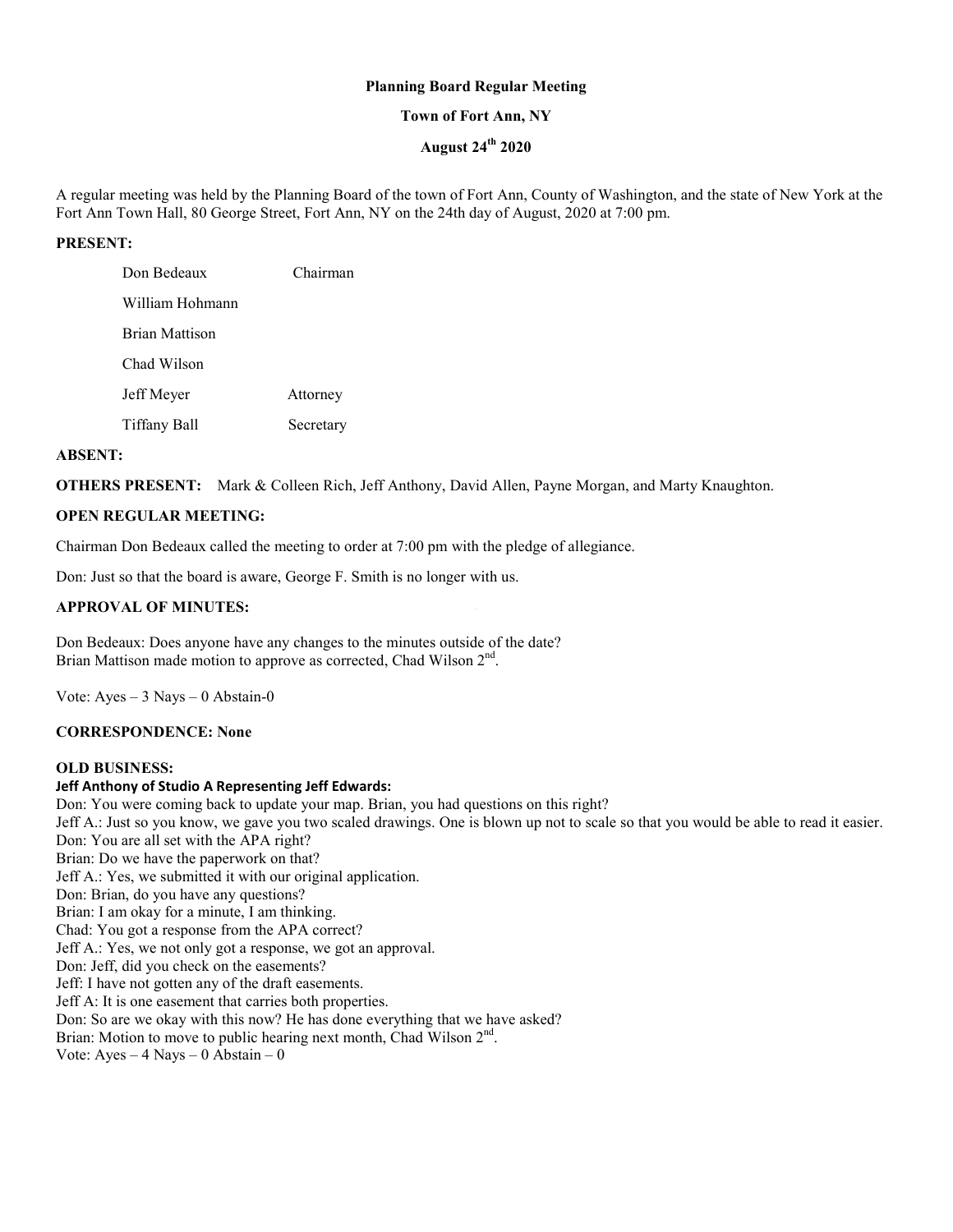# **Payne Morgan: Encore Renewable Energy:**

I represent Encore Renewable Energy, we are a solar developer in Burlington VT. We recently engaged in a lease agreement to do a community solar project. We have not submitted anything yet, we just wanted to review the project. I really just wanted to gather more information to see what you guys are looking for for us to put in a full permit application. That project is aboue 12 acres of land. The panels are called single access trackers and they run North to South, and follow the sun throughout the day. All wiring would be underground and a fence around the entire property. Happy to answer any questions beyond this description.

Jeff: Do you have our solar law?

Payne: No, I have not seen that yet.

Jeff: This would be everything the Planning Board would be looking for.

Payne: Do you work with a designated engineer?

Jeff: Yes we do, we would need to confer with the town board to confirm; I believe that it is Jarrett Engineers, but you never know. Bill: Where would this be going?

Payne: County Route 16, Canes Falls near where those high transmission lines are, kind of tucked back where they go across the property.

## **Mark & Colleen Rich of Northeast Crane Mat Corporation:**

Don: Public hearing, you present to the public what you have.

Mark: Our proposal is to use 3 acres of our 20 acre parcel for a saw mill, manufacturing building, and a couple tractor trailers, and hopefully employ 7 or 8 people. One existing building on the property, and we will be putting up 1 or 2 more.

Public: What volume will you be doing?

Mark: We don't do actual lumber, we do crane mats. They are used for a variety of different things.

Public: What will you do with the additional acreage?

Mark: No plans right now.

Public: What about waste and aesthetics?

Mark: There really is no waste in the wood industry at this point, everything get sent off to other industries for utilization.

Colleen: What do you mean by aesthetics?

Public: What will we see?

Colleen: We are up on a hill, so you really won't see anything. It was a log siding business for many years previously, and nothing was ever visible from the road.

Public: What about equipment maintenance? Are you going to be clean and tidy?

Mark: As in the oil and grease used on the equipment?

Public: Yes.

Mark: We are tidy, we use very little grease and we won't be dumping oil on our property or down the road. Bill made motion to close the public hearing, Brian 2<sup>nd</sup>.

Vote: Ayes – 4 Nays – 0 Abstain – 0

Brian: Did you get DOT paperwork?

Mark: They said it has been used for years and we don't need any special clearance. Said that he would put it in the mail, but I have not yet received it.

Jeff read SEQR.

Brian made negative declaration, Chad 2<sup>nd</sup>. Vote: Ayes  $-4$  Nays  $-0$  Abstain  $-0$ 

# **NEW BUSINESS:**

# **Bruce Wilson Mylar:**

Brian made motion to extend Bruce Wilson mylar for restamping, Bill  $2^{nd}$ . Ayes – 4 Nays – 0 Abstain – 0

# **Public Comments:**

Jeff M: Projects that are before this board that are on a state highway, need to be sent to the county for approval. A lot of times we don't even get a comment back, and it just times out after 30 days but this board should confirm. Every few years they update the agreement, there weren't any changes but this board should approve it.

Don: What are we approving?

Jeff: Approval with the county for review in a small town like Fort Ann, it's Site Plans mostly.

Bill: Will not approving it cause any issues?